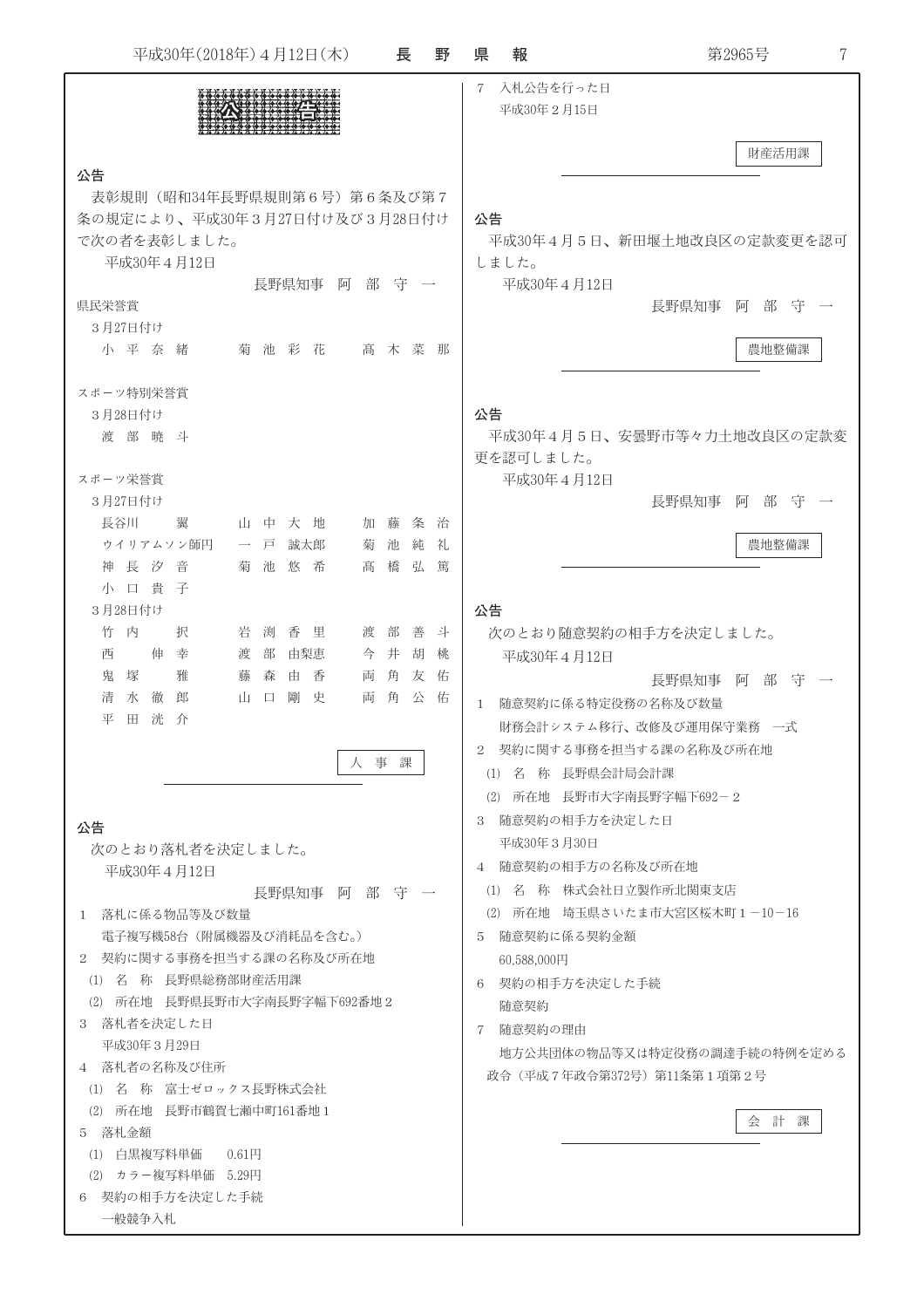$\, 8$ 平成30年(2018年)4月12日(木) 長野 県

| 公告                                                        | (1) 実施期日                    |  |  |
|-----------------------------------------------------------|-----------------------------|--|--|
| 長野県西部伊那土地改良区の役員について、次のように                                 | 実                           |  |  |
| 就退任の届出がありました。                                             |                             |  |  |
| 平成30年4月12日                                                | 平成30年6月<br>成30年6月2          |  |  |
| 長野県上伊那地域振興局長<br>堀<br>$\boxplus$<br>文<br>雄<br>理<br>事       | 曜日及び日                       |  |  |
| 新 任                                                       | 日間                          |  |  |
| 氏<br>名<br>住<br>所                                          | (注)<br>講習の                  |  |  |
| 田<br>吉男<br>伊那市西町5079番地6<br>中                              | 分から4                        |  |  |
| 北<br>健<br>伊那市西春近3782番地 1<br>原<br>$\overline{\phantom{a}}$ | (2) 場所                      |  |  |
| 退<br>任                                                    | 長野市大                        |  |  |
| 氏<br>名<br>住<br>所                                          | 3階                          |  |  |
| 城<br>秋<br>伊那市西町5299番地<br>倉<br>金                           | 長野市生                        |  |  |
| 辰<br>野<br>憲<br>伊那市西春近3132番地<br>夫                          | 受講定員<br>4                   |  |  |
|                                                           | 20名<br>受講の手続<br>5           |  |  |
| 農地整備課                                                     | (1) 事前申込み                   |  |  |
|                                                           | 事前申<br>ア                    |  |  |
| 公告                                                        | 受講l<br>(7)                  |  |  |
| 警備業法(昭和47年法律第117号。以下「法」という。)                              | 習受講申                        |  |  |
| 第22条第2項第1号に規定する警備員指導教育責任者講習                               | 生活安                         |  |  |
| (以下「講習」という。) を次のとおり行います。                                  | 申込みを                        |  |  |
| 平成30年4月12日                                                | (イ) 受付車                     |  |  |
| 長野県公安委員会                                                  | 電話1<br>$(\mathcal{D})$      |  |  |
| 講習に係る警備業務の区分<br>1                                         | 事前<br>(I)                   |  |  |
| 法第2条第1項第1号に規定する警備業務                                       | は、受作                        |  |  |
| 講習の対象者<br>2                                               | 電話受付<br>イー                  |  |  |
| 受講申込み日において、次のいずれかに該当する者                                   | 平成30年                       |  |  |
| (1) 最近5年間に受講しようとする警備業務の区分に係る警備業                           | 受付時間<br>ゥ                   |  |  |
| 務に従事した期間が通算して3年以上である者                                     | 午前9時                        |  |  |
| 警備員等の検定等に関する規則(平成17年国家公安委員会規<br>(2)                       | (2) 警備員指導                   |  |  |
| 則第20号。以下「検定規則」という。)第4条に規定する1級                             | 講習受付者                       |  |  |
| の検定(受講しようとする警備業務の区分に係るものに限る。                              | 警察署に、請                      |  |  |
| 以下「1級検定」という。)に係る法第23条第4項の合格証明                             | 入し、写真                       |  |  |
| 書(以下「合格証明書」という。)の交付を受けている者                                | 無背景の縦の                      |  |  |
| (3) 検定規則第4条に規定する2級の検定(受講しようとする警                           | トルの写真で                      |  |  |
| 備業務の区分に係るものに限る。以下「2級検定」という。)                              | 貼付した警備                      |  |  |
| 類を添付して<br>に係る合格証明書の交付を受けている警備員であって、当該合<br>ア               |                             |  |  |
| 格証明書の交付を受けた後、継続して1年以上受講しようとす                              | $2 \mathcal{O}(1)$<br>警備業務の |  |  |
| る警備業務の区分に係る警備業務に従事しているもの                                  | あることる                       |  |  |
| (4) 検定規則附則第3条の規定による廃止前の警備員等の検定に                           | 備業務従昌                       |  |  |
| 関する規則(昭和61年国家公安委員会規則第5号。以下「旧検                             | イー<br>$2 \mathcal{O}(2)$    |  |  |
| 定規則」という。)第1条第2項に規定する1級の検定(受講<br>U                         |                             |  |  |
| しようとする警備業務の区分に係るものに限る。以下「旧1級                              | $2 \mathcal{O}(3)$<br>ウー    |  |  |
| 検定」という。)に合格した者                                            | し及び警備                       |  |  |
| (5) 旧検定規則第1条第2項に規定する2級の検定(受講しよう                           | 2 $\mathcal{O}(4)$<br>エ     |  |  |
| とする警備業務の区分に係るものに限る。以下「旧2級検定」                              | $2 \mathcal{O}(5)$<br>才     |  |  |
| という。)に合格した警備員であって、当該検定に合格した後、                             | 及び警備                        |  |  |
| 継続して1年以上受講しようとする警備業務の区分に係る警備                              | 代理人が<br>力                   |  |  |
| 業務に従事しているもの                                               | 場合にあっ                       |  |  |

3 講習の実施期日及び場所

| 報      |                                                        | 第2965号                          |
|--------|--------------------------------------------------------|---------------------------------|
|        | (1) 実施期日                                               |                                 |
|        | 実<br>施<br>期日                                           | 時<br>間                          |
| 日間     | 平成30年6月12日(火)から平<br>成30年6月21日(木)まで(土<br>曜日及び日曜日を除く。)の8 | 午前9時30分から<br>午後5時まで             |
| (注)    | 分から午前9時20分までです。                                        | 講習の受付時間は、平成30年6月12日(火)午前9時5     |
| (2) 場所 |                                                        |                                 |
|        |                                                        | 長野市大字鶴賀問御所町1271番3 TOiGO WEST    |
| 3階     |                                                        |                                 |
|        | 長野市牛涯学習センター                                            |                                 |
|        | 受講定員                                                   |                                 |
| 20名    |                                                        |                                 |
|        | 受講の手続                                                  |                                 |
|        | (1) 事前申込み                                              |                                 |
|        | ア 事前申込みの方法                                             |                                 |
|        |                                                        | (7) 受講しようとする者は、(2)の警備員指導教育責任者講  |
|        |                                                        | 習受講申込書を提出する前に、長野県警察本部生活安全部      |
|        |                                                        | 生活安全企画課(受付専用電話 026-233-0108)に事前 |
|        | 申込みを行い、講習受付番号を取得してください。                                |                                 |
|        | (イ) 受付専用電話以外での受付は一切行いません。                              |                                 |
|        | (ウ) 電話1本につき1人の受付とします。                                  |                                 |
|        |                                                        | (エ) 事前申込みの受付時間内であっても、定員に達した場合   |
|        | は、受付を締め切ります。                                           |                                 |
| 亻      | 電話受付日                                                  |                                 |
|        | 平成30年4月24日(火)                                          |                                 |
| ゥ      | 受付時間                                                   |                                 |
|        |                                                        | 午前9時から午後5時まで(受付時間は厳守してください。)    |
| (2)    | 警備員指導教育責任者講習受講申込書の提出                                   |                                 |
|        |                                                        | 講習受付番号を取得した者は、事前申込みの際に指定された     |
|        |                                                        | 警察署に、講習受付番号を申告するとともに、必要な事項を記    |
|        |                                                        | 入し、写真(提出前6月以内に撮影した無帽、正面、上三分身、   |
|        |                                                        | 無背景の縦の長さ3.0センチメートル、横の長さ2.4センチメー |
|        |                                                        | トルの写真で、裏面に氏名及び撮影年月日を記載したもの)を    |
|        |                                                        | 貼付した警備員指導教育責任者講習受講申込書に次に掲げる書    |
|        | 類を添付して、⑶の提出期間内に提出してください。                               |                                 |
| ア      |                                                        | 2の(1)に該当する者は、最近5年間に受講しようとする     |
|        |                                                        | 警備業務の区分に係る警備業務に従事した期間が3年以上で     |
|        |                                                        | あることを疎明する警備業者等の作成に係る書面(以下「警     |
|        | 備業務従事証明書」という。)及び履歴書                                    |                                 |
|        |                                                        | イ 2の(2)に該当する者は、1級検定に係る合格証明書の写   |
| U      |                                                        |                                 |

- に該当する者は、2級検定に係る合格証明書の写 <sub>.</sub><br>蒲業務従事証明書
- に該当する者は、旧1級検定に係る合格証の写し
- に該当する者は、旧2級検定に係る合格証の写し 業務従事証明書
- <sup>が警備員指導教育責任者講習受講申込書を提出する</sup> 場合にあっては、本人からの委任状
- (3) 提出期間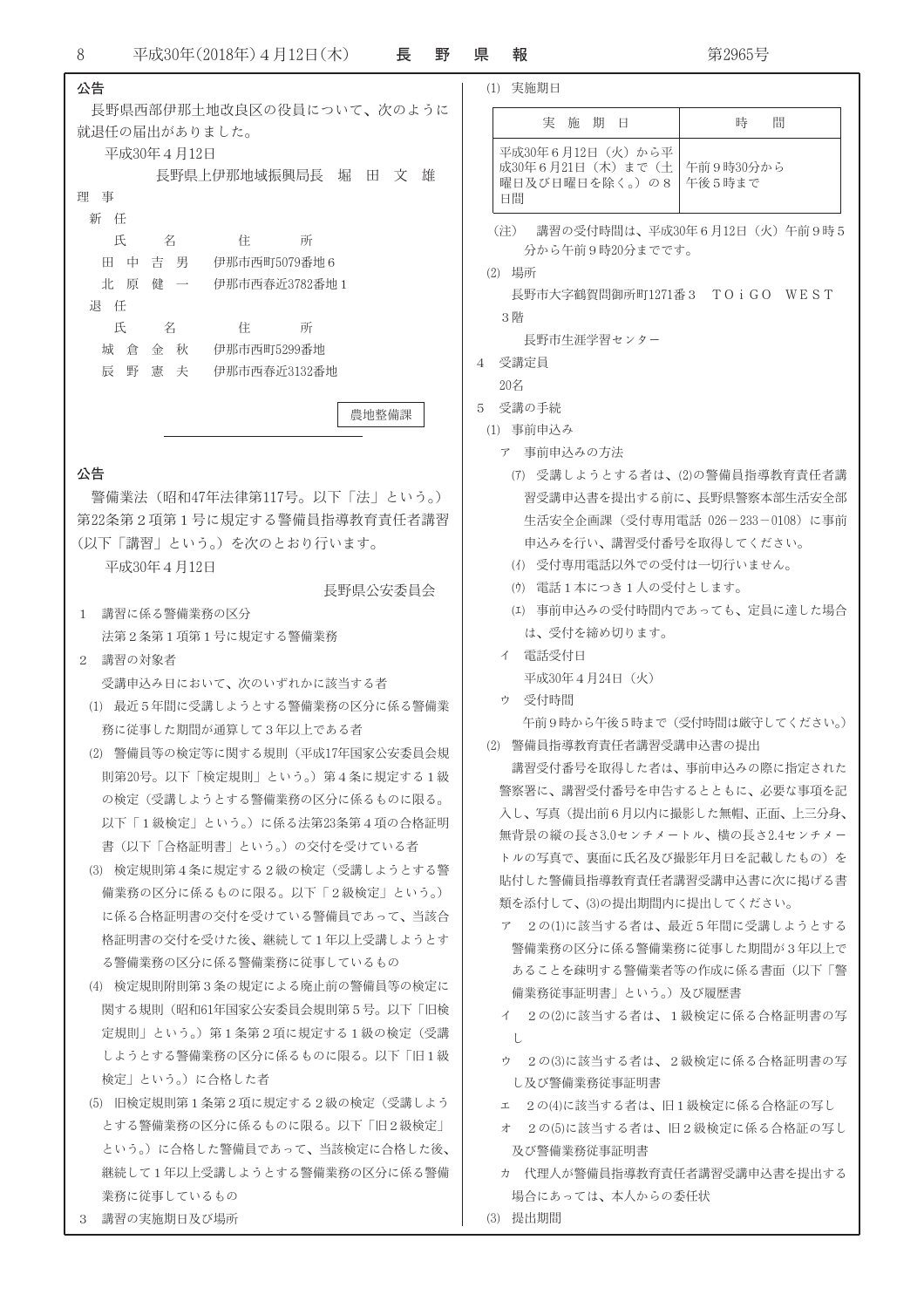- ア 提出期間 平成30年5月21日 (月) から平成30年5月25日 (金) まで イ 受付時間 検定」という。)に合格した者 午前9時から午後5時まで(受付時間は厳守してください。) (4) 講習手数料 講習手数料 (4万7,000円) は、警備員指導教育責任者講習 受講申込書の提出時に、長野県収入証紙により納付してくださ 業務に従事しているもの  $\mathbf{U}$ 6 その他 3 講習の実施期日及び場所 (1) 講習における修了考査に合格した者には、警備目指導教育青 (1) 実施期日 任者講習修了証明書を交付します。 (2) 警備員指導教育責任者講習受講申込書は、長野県内の警察署 で交付するほか、長野県警察ホームページ (http://www.pref. nagano.lg.ip/police/) からダウンロードすることもできます。 (3) この講習について不明な事項は、長野県警察本部生活安全部 生活安全企画課 (電話 026-233-0110 内線 3032) に問い合 (注) 講習の受付時間は、平成30年6月15日 (金) 午後0時40 わせてください。 分から午後1時までです。 (4) この講習の実施に際して収集する個人情報は、この講習のた (2) 場所 めに必要な範囲でのみ利用します。 長野市大字鶴賀問御所町1271番3 TOiGO WEST 3 階 生活安全企画課 長野市生涯学習センター 4 受講定員  $20Z$ 公告 5 受講の手続 警備業法 (昭和47年法律第117号。以下「法」という。) (1) 事前申込み 第22条第2項第1号に規定する警備員指導教育責任者講習 ア 事前申込みの方法 (以下「講習」という。)を次のとおり行います。 平成30年4月12日 長野県公安委員会 1 講習に係る警備業務の区分 申込みを行い、講習受付番号を取得してください。 法第2条第1項第1号に規定する警備業務 (イ) 受付専用電話以外での受付は一切行いません。 2 講習の対象者 (ウ) 雷話1本につき1人の受付とします。 受講申込み日において、受講しようとする警備業務の区分以外 の警備業務の区分に係る法第22条第2項に規定する警備員指導教 は、受付を締め切ります。 育青任者資格者証(以下「資格者証」という。)又は警備目指導 イ 電話受付日 教育責任者及び機械警備業務管理者に係る講習等に関する規則 平成30年4月25日 (水) (昭和58年国家公安委員会規則第2号)第7条に規定する警備員 ウ 受付時間 指導教育責任者講習修了証明書(以下「修了証明書」という。) の交付を受けている者であって、次のいずれかに該当するもの (2) 警備昌指道教育青仟者講習受講申込書の提出 (1) 最近5年間に受講しようとする警備業務の区分に係る警備業 務に従事した期間が通算して3年以上である者 (2) 警備員等の検定等に関する規則 (平成17年国家公安委員会規 則第20号。以下「検定規則」という。)第4条に規定する1級 の検定(受講しようとする警備業務の区分に係るものに限る。 以下「1級検定」という。)に係る法第23条第4項の合格証明 書(以下「合格証明書」という。)の交付を受けている者 類を添付して、(3)の提出期間内に提出してください。 (3) 検定規則第4条に規定する2級の検定(受講しようとする警 ア 交付を受けている資格者証又は修了証明書の写し 備業務の区分に係るものに限る。以下「2級検定」という。) イ 2の(1)に該当する者は、最近5年間に受講しようとする に係る合格証明書の交付を受けている警備員であって、当該合 格証明書の交付を受けた後、継続して1年以上受講しようとす る警備業務の区分に係る警備業務に従事しているもの
	- (4) 検定規則附則第3条の規定による廃止前の警備員等の検定に 関する規則 (昭和61年国家公安委員会規則第5号。以下「旧検
- 定規則」という。)第1条第2項に規定する1級の検定(受講 しようとする警備業務の区分に係るものに限る。以下「旧1級
- (5) 旧検定規則第1条第2項に規定する2級の検定(受講しよう とする警備業務の区分に係るものに限る。以下「旧2級検定」 という。)に合格した警備員であって、当該検定に合格した後、 継続して1年以上受講しようとする警備業務の区分に係る警備

| 実 施                                                                                                    | 時        |
|--------------------------------------------------------------------------------------------------------|----------|
| 期日                                                                                                     | 間        |
| 平成30年6月15日(金)から平 午前9時30分から午後5時<br>成30年6月21日(木)まで(土 まで(平成30年6月15日<br>曜日及び日曜日を除く。)の5 (金)は、午後1時10分か<br>日間 | ら午後5時まで) |

- (7) 受講しようとする者は、(2)の警備員指導教育責任者講 習受講申込書を提出する前に、長野県警察本部生活安全部 生活安全企画課 (受付専用電話 026-233-0108) に事前
- (エ) 事前申込みの受付時間内であっても、定員に達した場合

午前9時から午後5時まで(受付時間は厳守してください。)

講習受付番号を取得した者は、事前申込みの際に指定された 警察署に、講習受付番号を申告するとともに、必要な事項を記 入し、写真(提出前6月以内に撮影した無帽、正面、上三分身、 無背景の縦の長さ3.0センチメートル、横の長さ2.4センチメー トルの写真で、裏面に氏名及び撮影年月日を記載したもの)を 貼付した警備員指導教育責任者講習受講申込書に次に掲げる書

- 警備業務の区分に係る警備業務に従事した期間が3年以上で あることを疎明する警備業者等の作成に係る書面(以下「警 備業務従事証明書」という。)及び履歴書
- ウ 2の(2)に該当する者は、1級検定に係る合格証明書の写

 $\mathsf{Q}$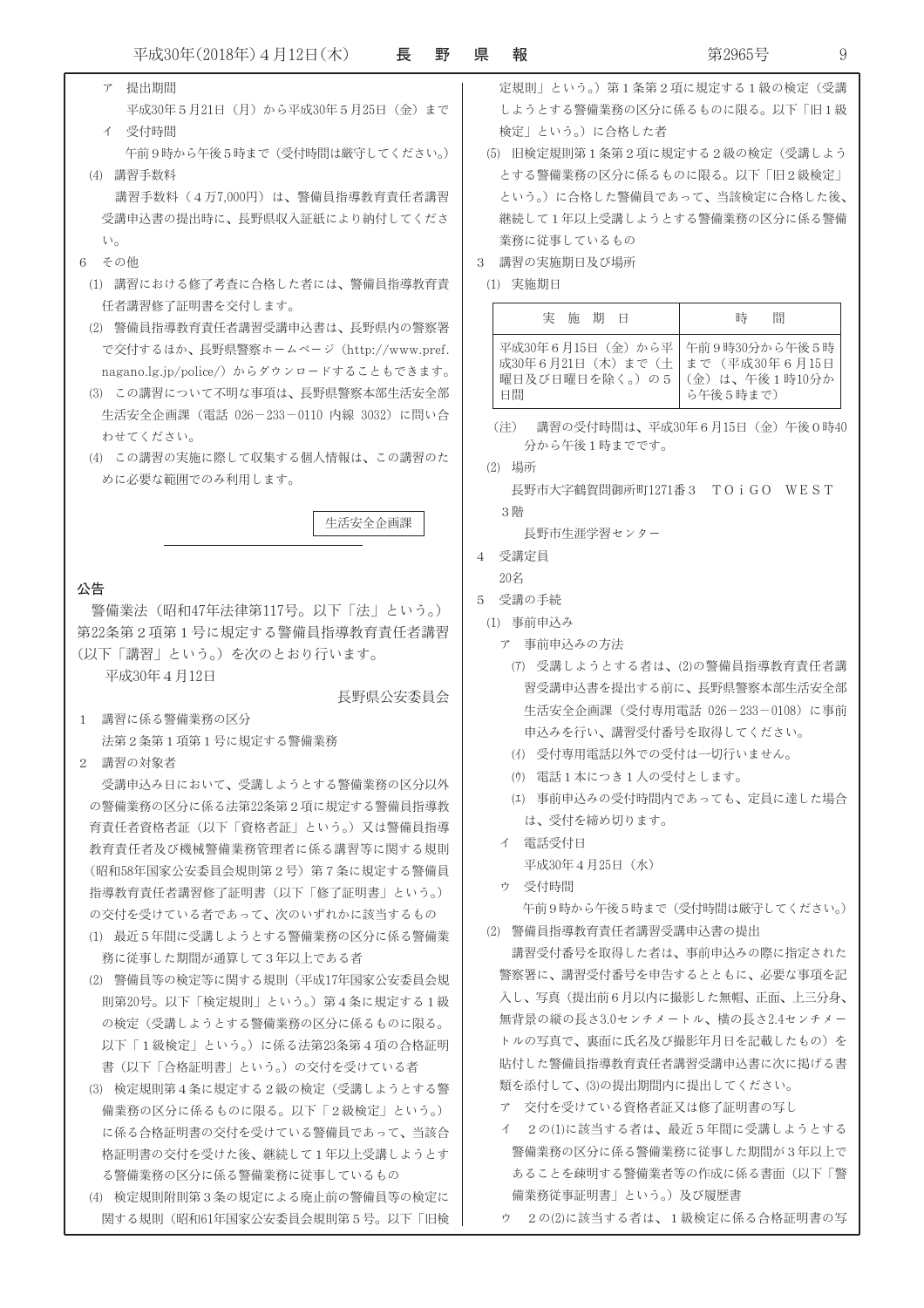| U                                        | 入札に参加する者に必要な資格<br>$\mathcal{D}_{\mathcal{L}}$        |
|------------------------------------------|------------------------------------------------------|
| ェ 2の(3)に該当する者は、2級検定に係る合格証明書の写            | 次のいずれにも該当する者であることとします。                               |
| し及び警備業務従事証明書                             | (1) 地方自治法施行令 (昭和22年政令第16号。以下「政令」という。)                |
| 2の(4)に該当する者は、旧1級検定に係る合格証の写し<br>才         | 第167条の4第1項又は財務規則(昭和42年長野県規則第2号。                      |
| 2の(5)に該当する者は、旧2級検定に係る合格証の写し<br>力         | 以下「規則」という。)第120条第1項の規定により入札に参加す                      |
| 及び警備業務従事証明書                              | ることができないとされた者でないこと。                                  |
| キ 代理人が警備員指導教育責任者講習受講申込書を提出する             | (2) 一般競争入札又は指名競争入札に参加する者の資格(昭和59                     |
| 場合にあっては、本人からの委任状                         | 年長野県告示第60号)の別表のその他の契約の欄の等級区分が                        |
| (3) 提出期間                                 | Aに格付けされている者であること。                                    |
| ア 提出期間                                   | (3) 長野県会計局長から物品購入等入札参加資格者に係る入札参                      |
| 平成30年5月21日(月)から平成30年5月25日(金)まで           | 加停止措置要領(平成23年3月25日付け22管第285号)に基づ                     |
|                                          |                                                      |
| イ 受付時間                                   | く入札参加停止を受けている期間中の者でないこと。                             |
| 午前9時から午後5時まで(受付時間は厳守してください。)             | (4) 長野県暴力団排除条例(平成23年長野県条例第21号)第2条                    |
| (4) 講習手数料                                | 第2号に規定する暴力団員又は同条例第6条第1項に規定する                         |
| 講習手数料(2万3,000円)は、警備員指導教育責任者講習            | 暴力団関係者でないこと。                                         |
| 受講申込書の提出時に、長野県収入証紙により納付してくださ             | (5) 借入物品等に関し、アフターサービス及びメンテナンス(保                      |
| $\mathcal{N}_{\mathcal{O}}$              | 守及び修理等)を迅速に行う体制が整備された者であること。                         |
| その他<br>6                                 | 3 一般競争入札又は指名競争入札に参加する者の資格の申請                         |
| (1) 講習における修了考査に合格した者には、この講習に係る修          | この入札に参加を希望する者で2の(2)に該当しないものは、                        |
| 了証明書を交付します。                              | 次のとおり資格を申請することができます。なお、入札の時まで                        |
| (2) 警備員指導教育責任者講習受講申込書は、長野県内の警察署          | に2の(2)に該当していなければ、入札に参加することはできま                       |
| で交付するほか、長野県警察ホームページ (http://www.pref.    | せん。                                                  |
| nagano.lg.jp/police/) からダウンロードすることもできます。 | (1) 申請書の入手                                           |
| (3) この講習について不明な事項は、長野県警察本部生活安全部          | 次のアドレスからダウンロードすることができるほか、(3)                         |
| 生活安全企画課(電話 026-233-0110 内線 3032)に問い合     | の場所で入手できます。                                          |
| わせてください。                                 | http://www.pref.nagano.lg.jp/kensa/kensei/nyusatsu/b |
| (4) この講習の実施に際して収集する個人情報は、この講習のた          | ukken/h29_30_sankashikaku.html                       |
| めに必要な範囲でのみ利用します。                         | (2) 申請を行う時期                                          |
|                                          | 随時受け付けます。                                            |
| 生活安全企画課                                  | (3) 問い合わせ先                                           |
|                                          | 長野市大字南長野字幅下692-2                                     |
|                                          | 長野県会計局契約・検査課用品調達係                                    |
| 公告                                       | 電話 026 (235) 7079                                    |
| 次のとおり一般競争入札に付します。                        | 4 入札説明書の交付場所、契約条項等を示す場所及び問い合わせ                       |
| 平成30年4月12日                               | 先                                                    |
| 長野県警察本部長 内 藤 浩 文                         | 長野市大字南長野字幅下692-2                                     |
| 1 入札に付する事項                               | 長野県警察本部 刑事部刑事企画課                                     |
| (1) 借入をする物品等及び数量                         | 電話 026 (233) 0110 内線 4027又は4036                      |
| 緊急配備等支援システム増設一式                          | 入札手続等<br>5.                                          |
| (2) 物品等の特質                               | (1) 契約手続において使用する言語及び通貨                               |
| 入札説明書及び仕様書によります。                         | 日本語及び日本国通貨                                           |
| (3) 借入期間                                 | (2) 入札及び開札の日時及び場所                                    |
| 平成30年10月1日から平成33年9月30日まで                 | ア 日時 平成30年5月30日(水) 午後1時30分                           |
| (4) 借入場所                                 | イ 場所 長野県庁 西庁舎 1 階入札室                                 |
| 入札説明書及び仕様書によります。                         | (3) 郵送による場合の入札書の受領期限及び提出場所                           |
| (5) 入札方法                                 | ア 受領期限 平成30年5月29日(火) 午後5時                            |
| 借入期間の賃借額総額について行います。なお、落札者の決              | イ 提出場所 長野県警察本部 専用郵便番号 380-8510                       |
|                                          |                                                      |
| 定に当たっては、入札書に記載された金額に、当該金額の100            | 長野県警察本部刑事部刑事企画課                                      |
| 分の8に相当する額を加算した金額(当該金額に1円未満の端             | (4) 入札者に要求される事項                                      |
| 数があるときは、その端数金額を切り捨てた額)をもって落札             | この入札に参加を希望する者は、入札説明書に定める必要事                          |
| 価格としますので、入札者は、消費税に係る課税事業者である             | 項について説明した書類を、平成30年5月22日 (火) 午後5時                     |
| か免税事業者であるかを問わず、見積もった契約金額の108分            | までに上記4の場所に提出してください。この場合において、                         |
| の100に相当する金額を入札書に記載してください。                | 入札日の前日までに必要な証明書等の内容に関する照会があっ                         |